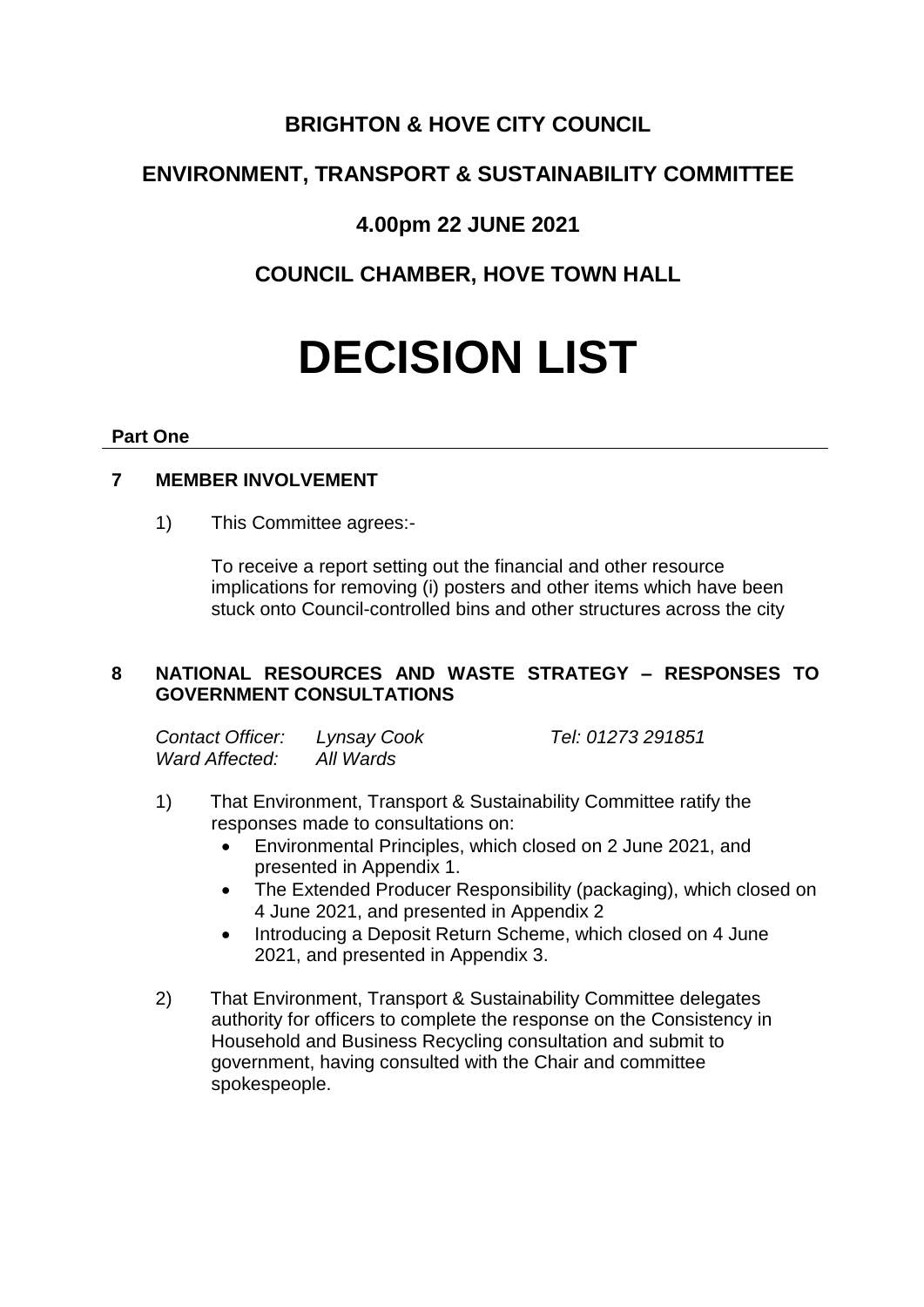### **9 FOOD WASTE COLLECTION SERVICE UPDATE**

| Contact Officer: | Lynsay Cook |
|------------------|-------------|
| Ward Affected:   | All Wards   |

*Contact Officer: Lynsay Cook Tel: 01273 291851*

- 2.1 That Environment, Transport & Sustainability Committee note the report and options appraisal at Appendix 1.
- 2.2 That Environment, Transport & Sustainability Committee agree that a full feasibility study and business case is developed exploring Option 1a and 1b for the future delivery of refuse and recycling services.
- 2.3 That Environment Transport & Sustainability Committee agrees that the feasibility study and business case are consulted on with residents, trade unions and staff before being presented back to a future committee for decision.
- 2.4 That Environment, Transport & Sustainability Committee note the dependent work taking place both locally and nationally, which will be used to inform the feasibility study and business case.

#### **10 COMMERCIAL BINS ON THE HIGHWAY: OUTCOME OF PUBLIC CONSULTATION**

| Contact Officer: Lynsay Cook |           | Tel: 01273 291851 |
|------------------------------|-----------|-------------------|
| Ward Affected:               | All Wards |                   |

- 1) That Environment, Transport & Sustainability Committee note the outcomes of the public consultation in Appendix 1.
- 2) That Environment, Transport & Sustainability Committee note the approaches adopted in other areas across the country in Appendix 2.
- 3) That Environment, Transport & Sustainability Committee approves the revised approach for managing commercial bins on the highway as set out in Appendix 3, including the roads within T-Zones, and its inclusion in the Environmental Enforcement Framework from 1 February 2022.

#### **11 ENVIRONMENTAL ENFORCEMENT FRAMEWORK**

| Contact Officer: | Lynsay Cook | Tel: 01273 291851 |
|------------------|-------------|-------------------|
| Ward Affected:   | All Wards   |                   |

- 1) That the Environment, Transport & Sustainability Committee approves the updated Environmental Enforcement Framework as detailed in Appendix 1 (tracked changes version) and Appendix 2 (clean version).
- 2) That Environment, Transport & Sustainability Committee approves for a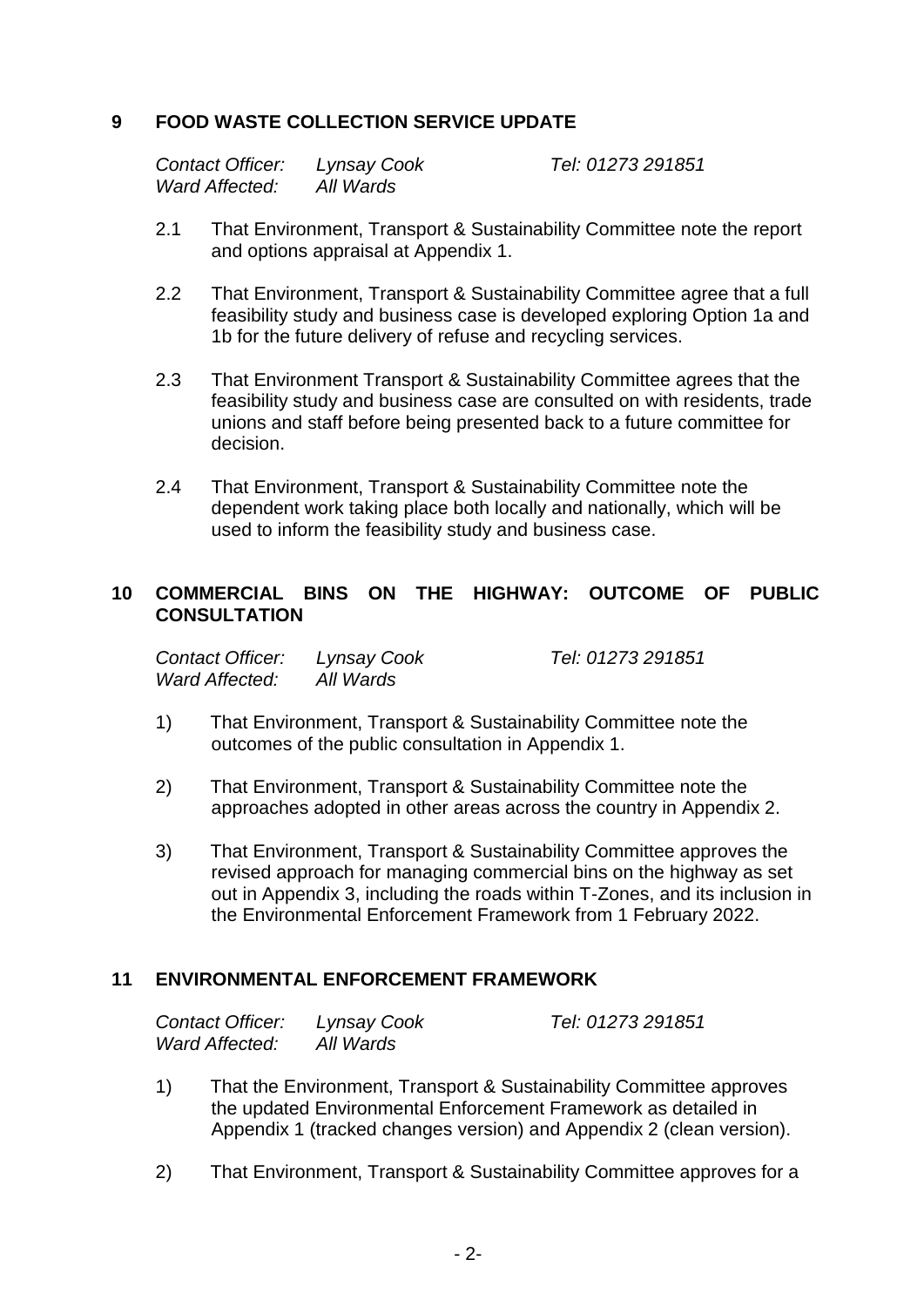public consultation to take place on introducing enforcement measures for householders not complying with waste receptacle requirements.

#### **12 BINFRASTRUCTURE STRATEGY**

| Contact Officer: | Lynsay Cook | Tel: 01273 291851 |
|------------------|-------------|-------------------|
| Ward Affected:   | All Wards   |                   |

1) That Environment, Transport & Sustainability Committee approves the Bin Infrastructure & Litter Reduction Strategy in Appendix 1 and the Action Plan in Appendix 2.

#### **13 WATERHALL WILDING PROJECT**

| Contact Officer: | <b>Robert Walker</b> | Tel: 01273 294349 |
|------------------|----------------------|-------------------|
| Ward Affected:   | Withdean             |                   |

- 1) That committee notes the progress of the Waterhall Wilding Project
- 2) That committee agrees to take no further action in relation to the relocating of the former clubhouse.
- 3) That committee agrees to officers exploring the option of refurbishment of the existing clubhouse to provide a visitor centre, education space and café with limited vehicle access as set out in 3.9 and 3.10 of the report.
- 4) That committee expresses the wish that no further buildings are added to the existing clubhouse site

#### **14 LOCAL TRANSPORT PLAN 5 INITIAL ENGAGEMENT**

| Contact Officer: | <b>Andrew Renaut</b> | Tel: 01273 292477 |
|------------------|----------------------|-------------------|
| Ward Affected:   | All Wards            |                   |

- 1) That the Committee approve the 2030 transport vision for the Local Transport Plan 5 (set out in paragraph 3.4 below)
- 2) That the Committee approve the Local Transport Plan 5 key outcomes (set out in paragraph 3.5 below)
- 3) That the Committee approve the Local Transport Plan 5 key principles (set out in paragraph 3.6 below)
- 4) That the Committee agree that engagement and public consultation is undertaken on the priority areas and emerging proposed interventions, as set out in the 'Developing a new Transport Plan for Brighton & Hove' consultation document (attached as Appendix 1)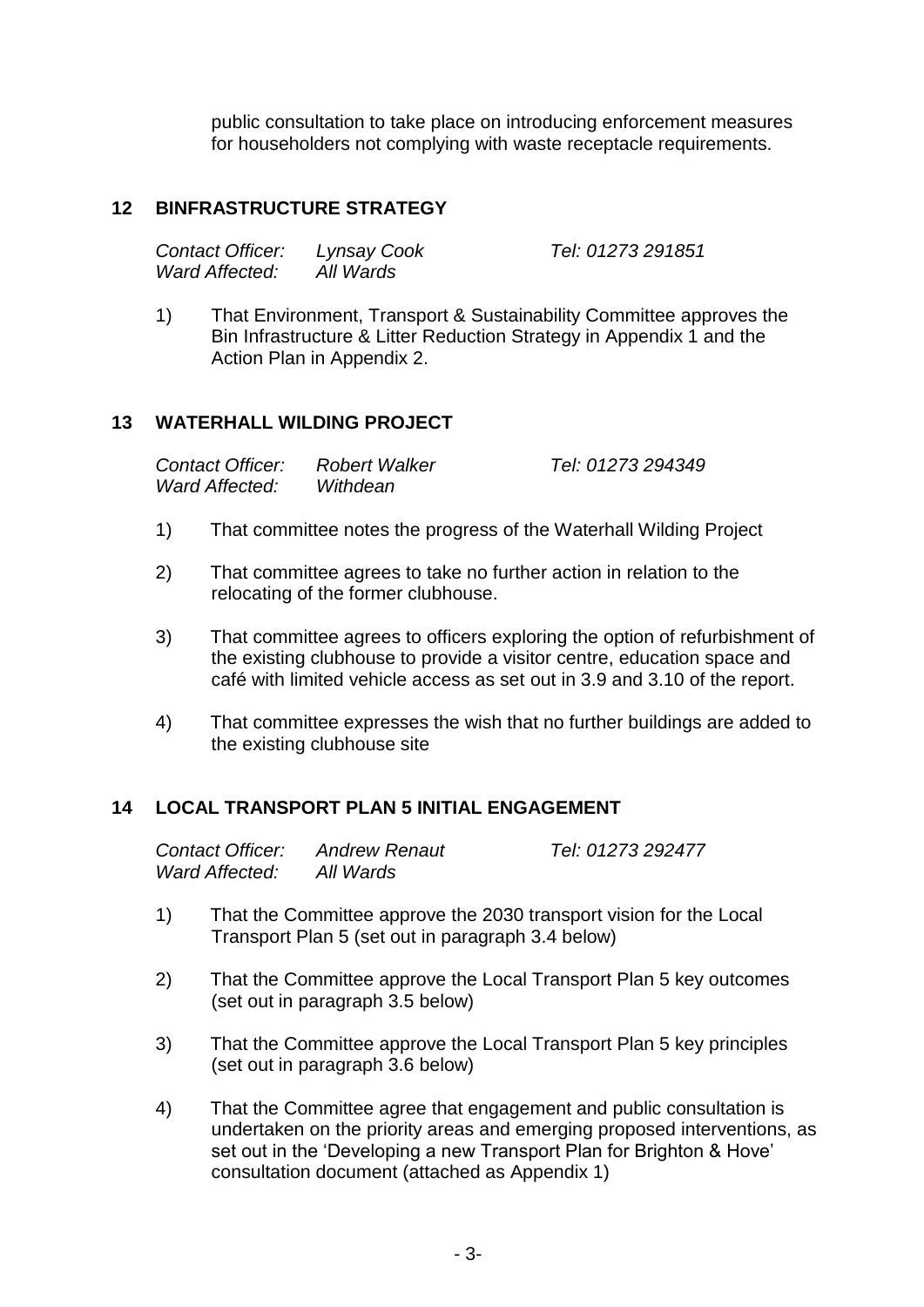5) That the Committee note the indicative programme to completion of Local Transport Plan 5 (set out in paragraph 3.9 below)

#### **15 NETWORK MANAGEMENT ACTION PLAN**

*Contact Officer: Andrew Westwood Tel: 01273 292468 Ward Affected: All Wards*

That Committee agree:-

- 1) A trial of red routes on the designated roads London Road, Lewes Road and along with the previously approved inclusion of Valley Gardens as detailed in the Plan
- 2) The development of a specification for the replacement of the Real Time information system
- 3) To investigate and develop a business case for introducing Lane Rental into the city
- 4) The approach to managing the City's Road Network as set out in the Plan

#### **16 PARKING POLICIES**

| Contact Officer: | <b>Charles Field</b> | Tel: 01273 293329 |
|------------------|----------------------|-------------------|
| Ward Affected:   | All Wards            |                   |

1) That Committee approves the new Parking Policy statement (Appendix A) taking into consideration the summary within this report.

#### **17 TRO-12-2021 OBJECTIONS**

*Contact Officer: Matthew Thompson Tel: 01273 293705 Ward Affected: Hove Park; Patcham; South Portslade*

- 1) That the Committee notes that there were no formal objections received from ward councillors during the consultation period for the hub proposals at South Street, Portslade and at Ladies Mile Road, Patcham, and the small number of residents' objections to the site at Ladies Mile Rd means both this site and South St can now proceed to the construction stage under delegated officer powers.
- 2) That the committee notes the detail of the objections to the BTN Bikeshare hub at Amherst Crescent / Aldrington Halt Station in the report and approves the amendment concerning Amherst Crescent as set out in TRO-12-2021.